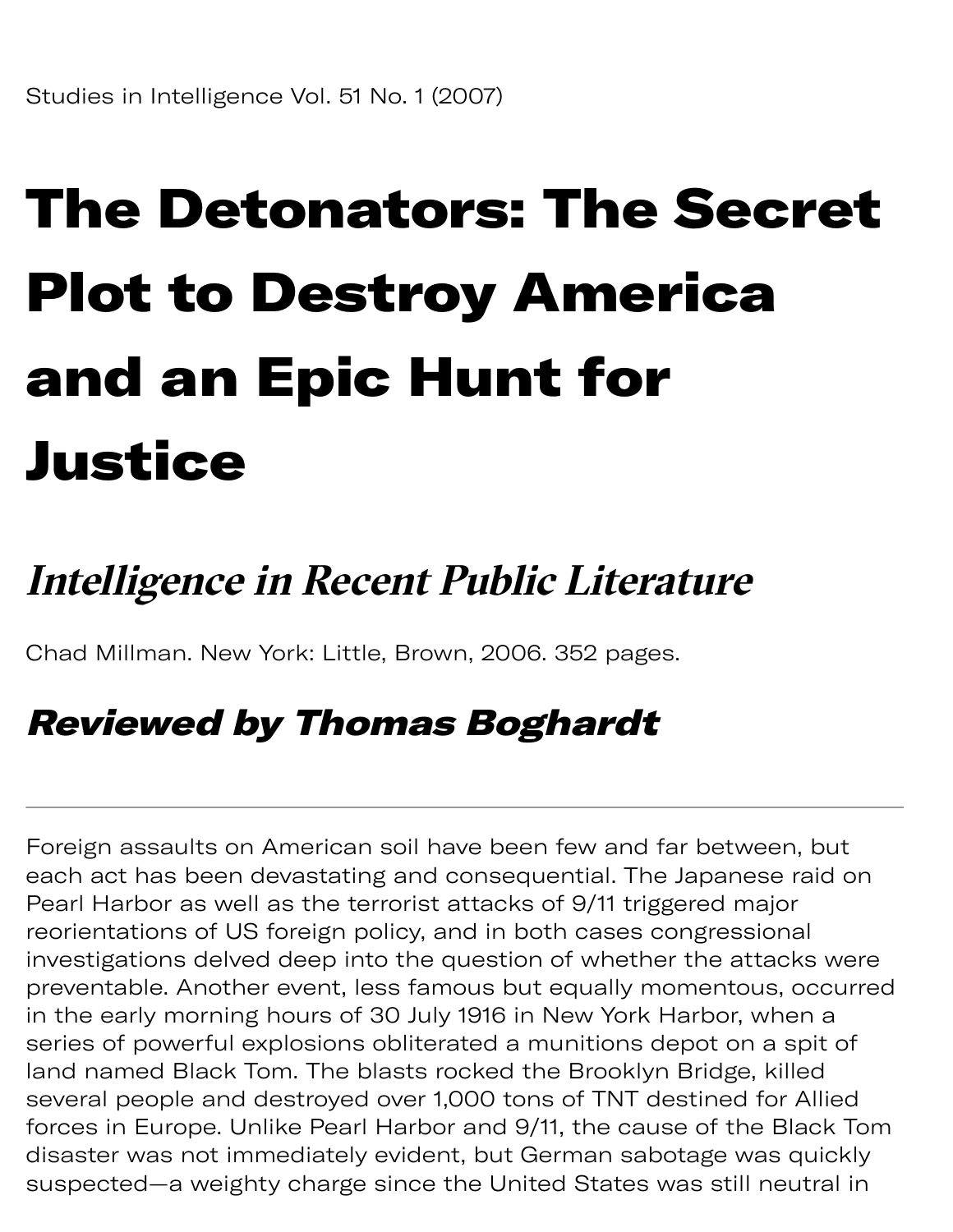the war in Europe—and after the war a German-American Mixed Claims Commission sought to assess Berlin's responsibility and adjudicate possible indemnities. The subject of imperial German sabotage in the United States has been addressed before, notably by Reinhard Doerries and Jules Witcover,<sup>[1]</sup> but Chad Millman's book takes the story a step further. Although the The Detonators includes a discussion of the Black Tom explosions, its main focus is on the equally intriguing and politically significant legal battles of the Mixed Claims Commission that clouded German-American relations for much of the interwar period.

susp eigh y cha g

Mr. Millman is a journalist by trade, and it shows. The Detonators reads like a legal thriller. Millman effortlessly brings his protagonists—saboteurs, investigators, lawyers, and politicians—to life, and he manages to keep the reader on the edge of his seat throughout the complex legal proceedings of the Mixed Claims Commission. Initially, the German lawyers, arguing that no evidence incontrovertibly linked Black Tom to German agents, had the better of their American colleagues, and in 1930 the commission ruled in their favor. The verdict was supposed to be final, but the German side allowed the Americans to reopen the case on the basis of new evidence. When the commission began leaning towards the US point of view, Germany's representative resigned. In his absence, the commission in 1939 pronounced Germany guilty and ordered Berlin to pay \$50 million in damages.

Of particular interest from an intelligence perspective is Millman's elucidation of the fluid German secret service networks that operated in the United States throughout the period of American neutrality. The German agents were a mixed bunch—military officers sent from Germany, immigrants loyal to the fatherland, and adventurers who signed up "just for kicks," as one of them put it. Partially controlled by the German service attachés in New York City, these agents had some discretion over their missions, and investigators frequently found it difficult to determine who bore ultimate responsibility for a particular act.

Unfortunately, the book's readability occasionally comes at the expense of accuracy and nuance. For example, Rudolf Nadolny directed Sektion P, the German military's sabotage department, and not Sektion IIIb, the military intelligence service, as Millman claims. Also, the Secret Service was not America's "sole national police force" on the eve of World War I. In fact, the Bureau of Investigation (precursor to the FBI) did much of the counterintelligence legwork.<sup>[2]</sup> Furthermore, Millman tends to blame each and every suspicious explosion on German operatives, but he fails to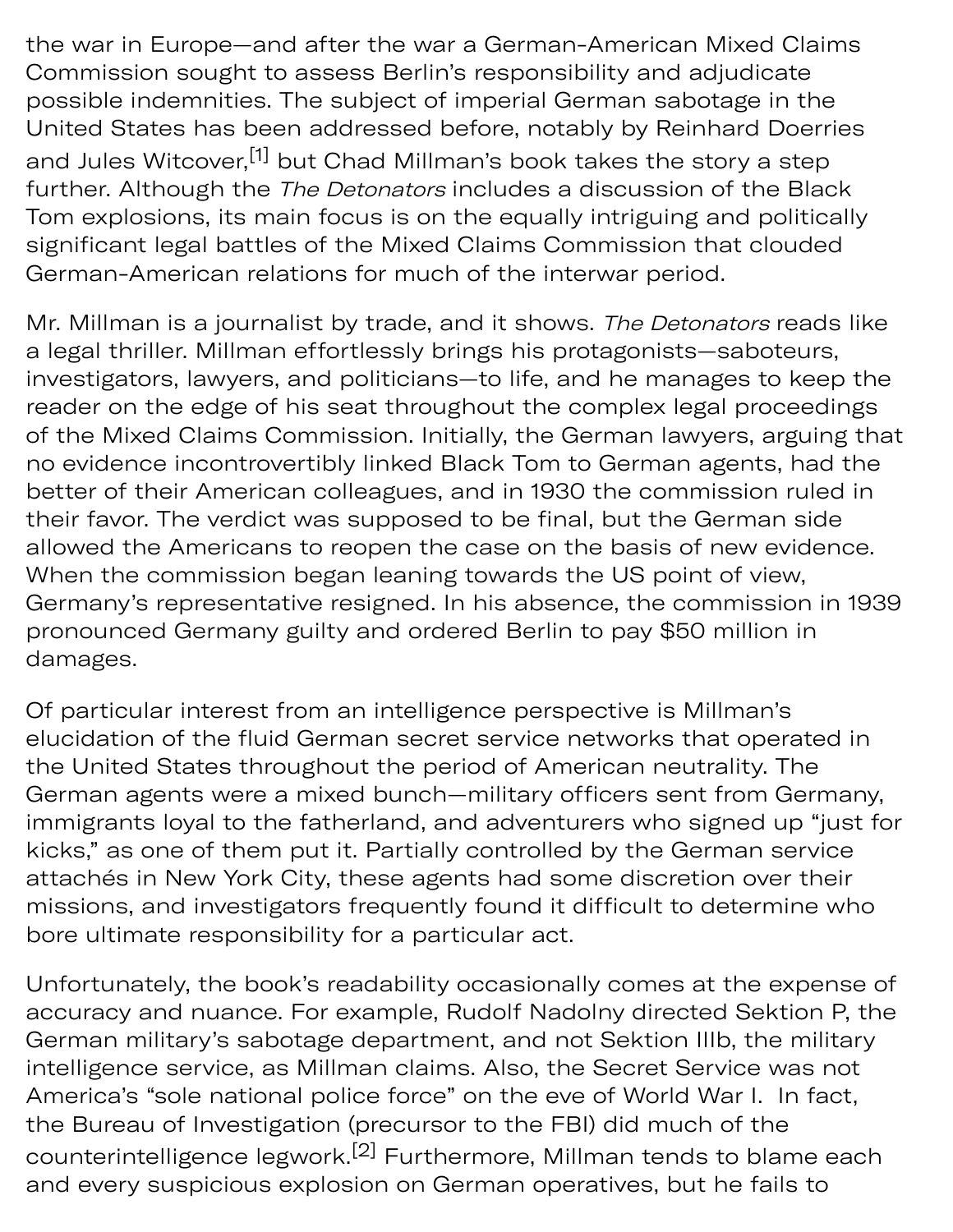mention that accidents in the rapidly expanding US munitions industry were fairly common and that hardly any explosion could be conclusively attributed to sabotage.

Central to the proceedings of the Mixed Claims Commission was, of course, the question of who or what caused the Black Tom explosions. Millman flatly assigns guilt to three German saboteurs—Kurt Jahnke, Lothar Witzke, and Michael Kristoff. Investigators and historians have sugested these names before, and Millman does not produce any new evidence against them. He does, however, ignore the many questions about these men. Kristoff was later diagnosed as mentally retarded and was therefore probably incapable of committing a major act of sabotage.<sup>[3]</sup> Jahnke and Witzke, on the other hand, were seasoned secret agents, but their operational base was on the West coast. Whether they could have dashed secretly to New York, blown up Black Tom, and returned to San Francisco in time to uphold their alibis, is the subject of an ongoing debate, but Millman never addresses this controversy.

Millman's lack of nuance is partially due to the fact that he ignores German sources and scholarship. It is particularly unfortunate that he did not consult Burkhard Jähnicke's 2003 study of the Mixed Claims Commission, which would have added detail and depth to The Detonators. For instance, the reader may have been interested to learn that the Mixed Claims Commission's 1939 verdict was not the end of the story. Hitler's Germany refused to comply, and the final installment of \$4 million was not paid until 1 April 1978 by the West German government.<sup>[4]</sup>

Still, these reservations should not obscure the fact that Millman tells an exciting story and captures the big picture. His is a very readable and informative study that goes beyond the mere question of who blew up Black Tom. By inference, The Detonators is a cautionary tale of covert action. Although German saboteurs doubtlessly managed to destroy a certain amount of Allied war materiel, American suspicions about German involvement poisoned German-American relations and pushed the United States closer to war. Millman's book chronicles how Germany paid the price—literally—for her covert action folly for over half a century thereafter.

## Footnotes:

[1]Reinhard Doerries' works on this subject remain in a class of their own. See, for instance, his superb study, Imperial Challenge: Ambassador Count